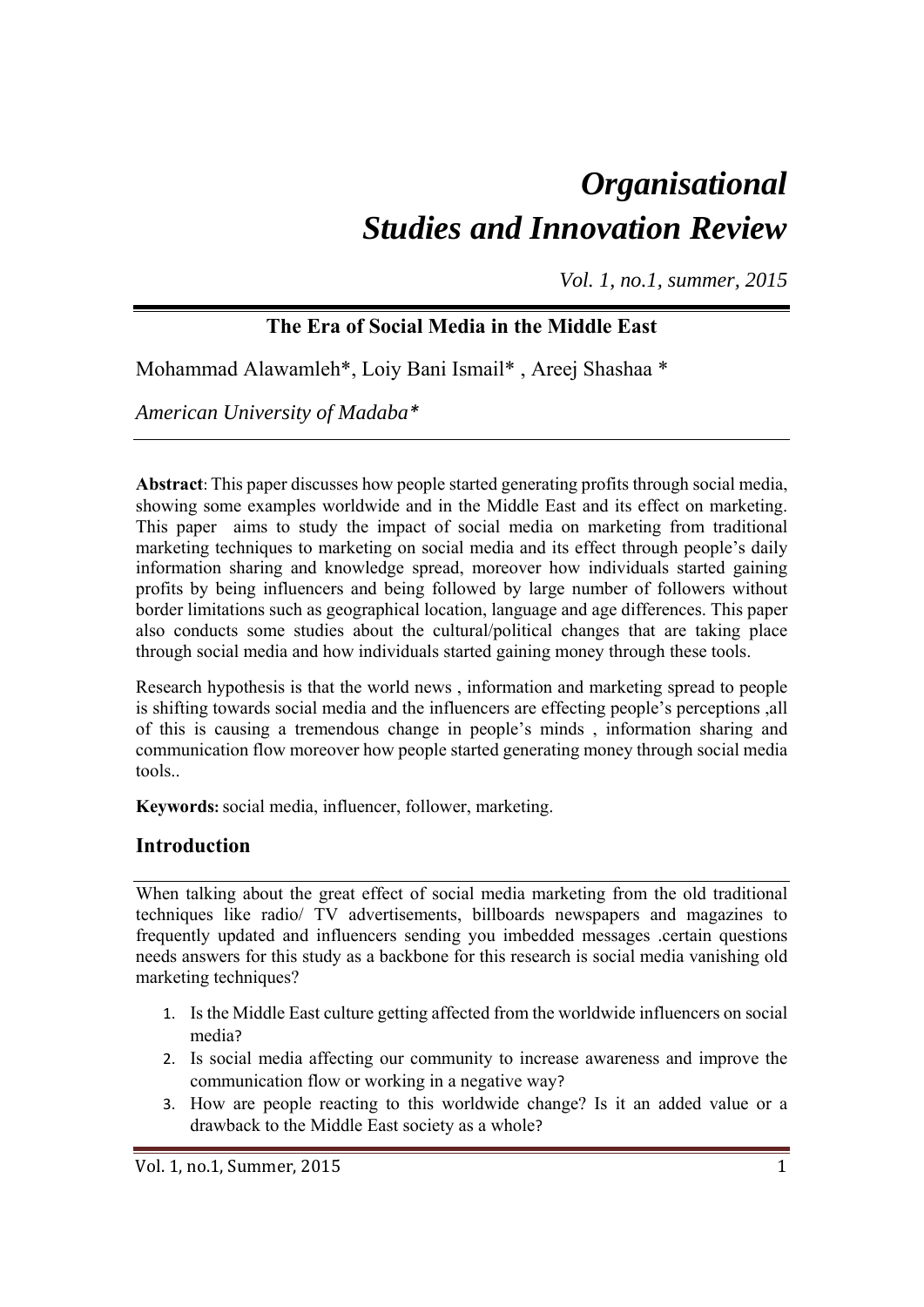The purpose of this study can be easily grasped through the research questions that we started with, and weather social media is causing this huge impact on businesses and people's lives, how people started thinking out of the box and gaining profits through creating a high number of audience and helping in information spread regardless of the age, language geographic differences. The purpose of this study is explain how social media changed all the measurements and is having a huge impact in the region in addition to its effect on other traditional businesses and increased the competition.

This research will address how social media has affected the middle east from different perceptions and findings from the questions that have been raised in addition to few interviews with social media entrepreneurs and find out more about the cultural changes that took place through social media and how social media helped in creating success stories of influencers to spread their messages to the largest number of people.

#### **Social media and business**

This section will discuss what social media is and how it did affect the world whether on business wise or individual level.

Harris and Rea (2009) define social media as "a perceived second generation of Web development and design that facilitates communications and secures information sharing, interoperability, Bell and Loane (2010) define social media as "a set of economic, social, and technology trends that collectively form the basis for the next generation of the Internet a more mature, distinctive medium characterized by participation, openness and network effects". Social media technologies share common characteristics that distinguish them from previous generations of Web development. First, brings about an emphasis on collaborative learning as well as on user engagement through participation. Second, is regarded user friendly, as it enables immediate publication and wide distribution of user generating content, the driving force behind the new wave of social media stands in their content and data management systems, In the absence of an exact definition, it is difficult to realize a comprehensive list of tools that fall into this category.

To sum up ; Social media includes sharing content such as images, videos , audio and multimedia shared online by a click from the user .All of this has helped in communication and sharing of information . In general the social media started at the beginning of the use of internet through emails and blogs The Challenges and Opportunities of Social Media," they named the following:

- collaborative projects (e.g., Wikipedia*)*
- blogs and microblogs (e.g., Twitter*)*
- content communities (e.g., YouTube, Flickr)
- social-networking sites (e.g., Facebook, LinkedIn, Myspace)
- virtual game worlds (e.g., World of Warcraft)
- virtual social worlds (e.g., Second Life)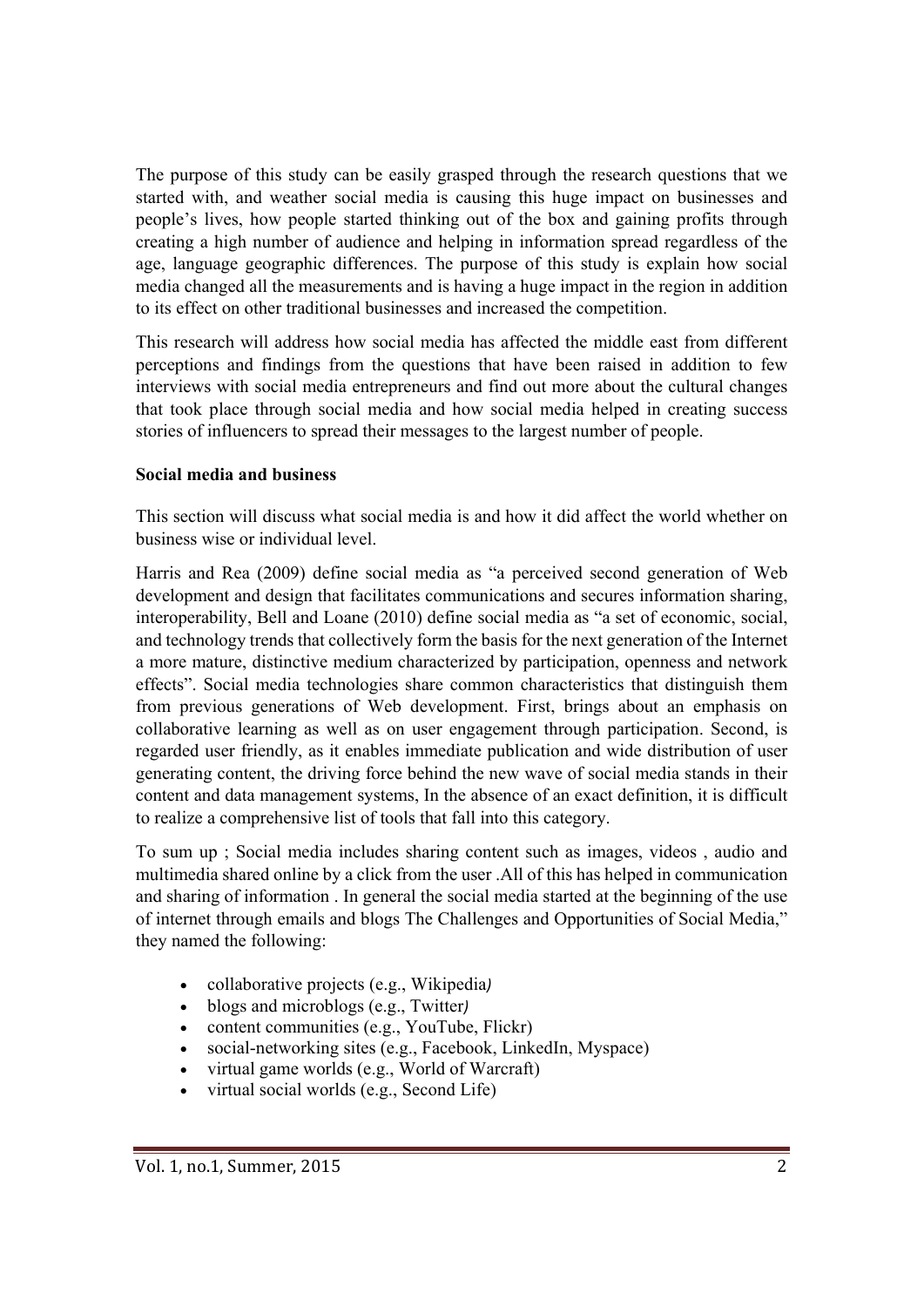#### **How did social media affect businesses?**

Social media are gaining popularity and are increasingly used in regular operations of many companies, including start-ups, small, medium-sized, and large organizations.

 Statistics from the Facebook blue print state that Facebook's broad reach (1.32 billion people worldwide as of 2014) across desktop and mobile enables you to drive scalable results across devices.

- Awareness: Build your brand
- Consideration: Drive intent with high-value prospects
- Conversion: Acquire new customers by finding people who are most like your best customers
- Loyalty: Cross-sell and upsell to recent purchasers

All of these tools played a huge role in changing people's life and businesses, most business opened their accounts on social media to communicate with their customers and spread their news in addition to online selling that made the products reachable worldwide 24/7 helping to have smaller stores since the products can be produced by Just in time and be in warehouses that decreases the running cost of rent and having less employees and branches.

Real-world social relationships have been shifting to the virtual world, resulting in online communities that bring people together from across the globe. This movement into the digital dimension allows individuals to share knowledge, entertain one another, and promote dialogues among different cultures.

If most customers engage with social media, firms should engage with social media as well. In the past, marketers employed direct marketing, telemarketing, informational websites, television, radio, and other mechanisms to spread information related to the firm or its products. The World Wide Web was used to present marketing messages through page views and advertising to reach large numbers of people in a short amount of time. It served as an advertising tool that shaped surfer behavior rather than as a medium that facilitated interaction between buyers and sellers. Despite its advantages, this type of marketing strategy is too broad to effectively target customers, salespeople and harder to measure and promote.

One of the major advantages of interacting on social media is that it is easily measured through the likes, views and shares on social media accounts that lead you to a competitive advantage, Comprehensive statistics for brands on Instagram. Benchmark your brand against your competitors. Compare the number of followers of brands and interactivity on social media sites such as Instagram accounts or the number of posts by other Instagram users on their hashtag.

- 1. Nike … 13,875,426 followers … 41,048,160 posts on hashtags
- 2. Starbucks … 3,979,064 followers … 19,756,430 posts on hashtags
- 3. Adidas Originals … 4,835,994 followers … 11,735,962 posts on hashtags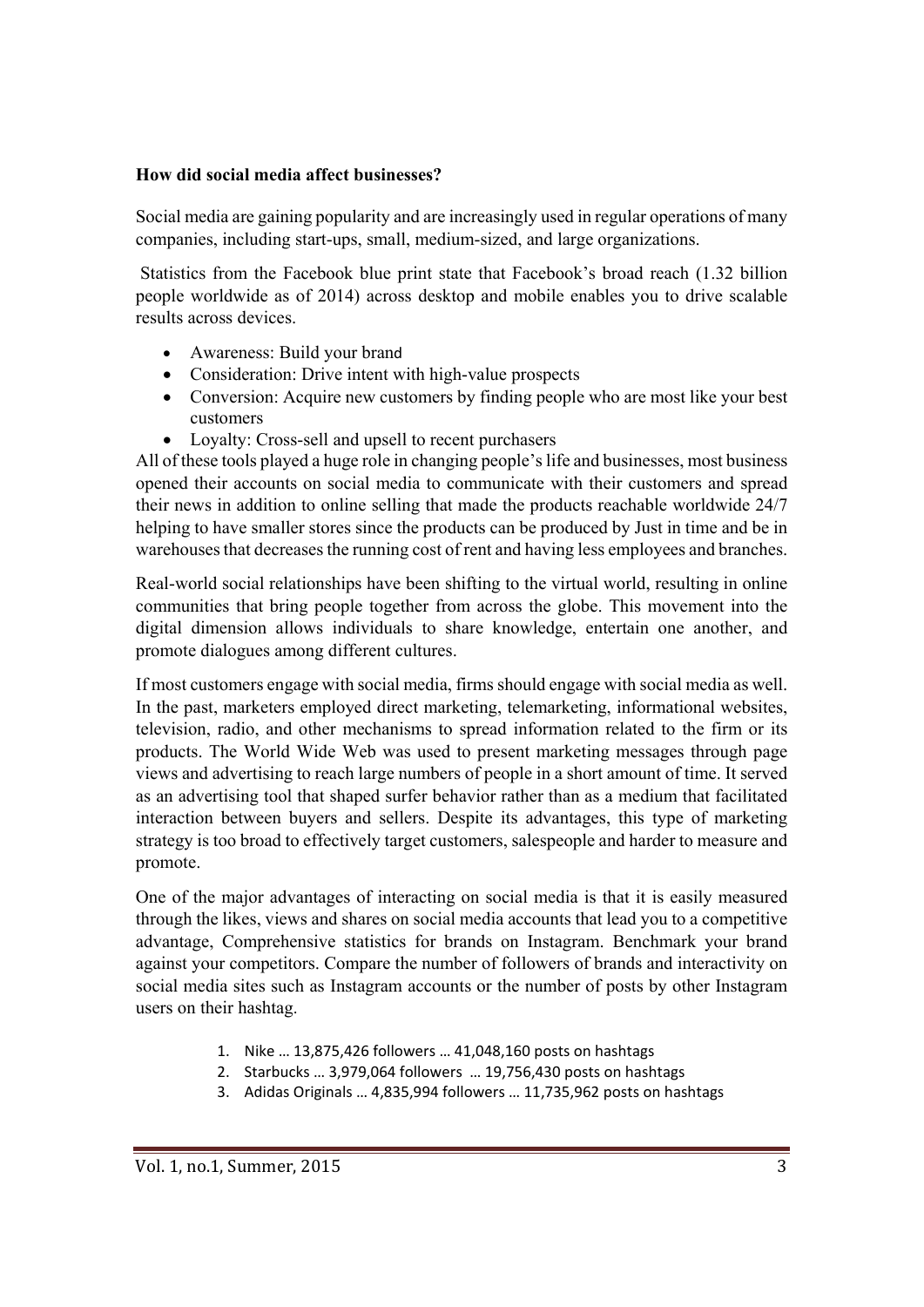Firms should seek to develop digital relationships using promotional strategies that emphasize the creation of content and meaning. To this end, word-of- mouth communication can be particularly helpful. Of course, firms always talked to their customers; the critical difference between past and present communication is that online communication tools and social media allow customers to respond to firms and give their feedback and questions about certain issues.

#### **Social media and E-business**

"The social media space has become a common place for communication, networking, and content sharing. Many companies seek marketing and business opportunities via these platforms. However, the link between resources generated from these sites and business performance remains largely unexploited." Paniagua and Sapena ( 2014).

Social media now days is the online and global trend, new learning curve toward the social media are being implemented into the schools and universities, in addition, social media created new concepts such Branding, influencing, Hashtag, and online brand risk management

 "A study by the University of Maryland's Business School, found that the company had created as many as 235,644 U.S. jobs, injecting some \$15.71 billion into the U.S. economy. The study found that 53,000 new jobs have been created in software companies that build applications for Facebook's platform fairly straightforward. The study's next finding is a little more nebulous: as many as 182,000 people are employed in jobs supported by the app economy, which includes "businesses that supply app developers, and in sectors that reap the benefits of increased household spending by app developers and suppliers."

## **Social media closing down other businesses**

According to statista.com studies shows that the number of social networks users worldwide is estimated by 2016 with approx. 2.13 billion social network users around the globe. A survey was held by Pew research center in 2014 about social media updates stated that Facebook is still the most popular social network website, while its growth has slowed; the level of user engagement with the platform has increased. Other platforms like Twitter, Instagram, Pinterest and LinkedIn saw significant increases over the past year in the proportion of online adults who now use their sites. This had a huge impact on the marketing and information sharing such as the effect of social media on newspapers.

The Newspaper Association of America published the advertising revenue of American newspapers for 2013. Unsurprisingly, the numbers are still dropping. Daily and Sunday newspapers generated 17.3 billion U.S. dollars with printed ads. That's an 8.6 percent decrease compared with the year before. Digital advertising saw a 1.5 percent upturn, reaching 3.42 billion U.S. dollars.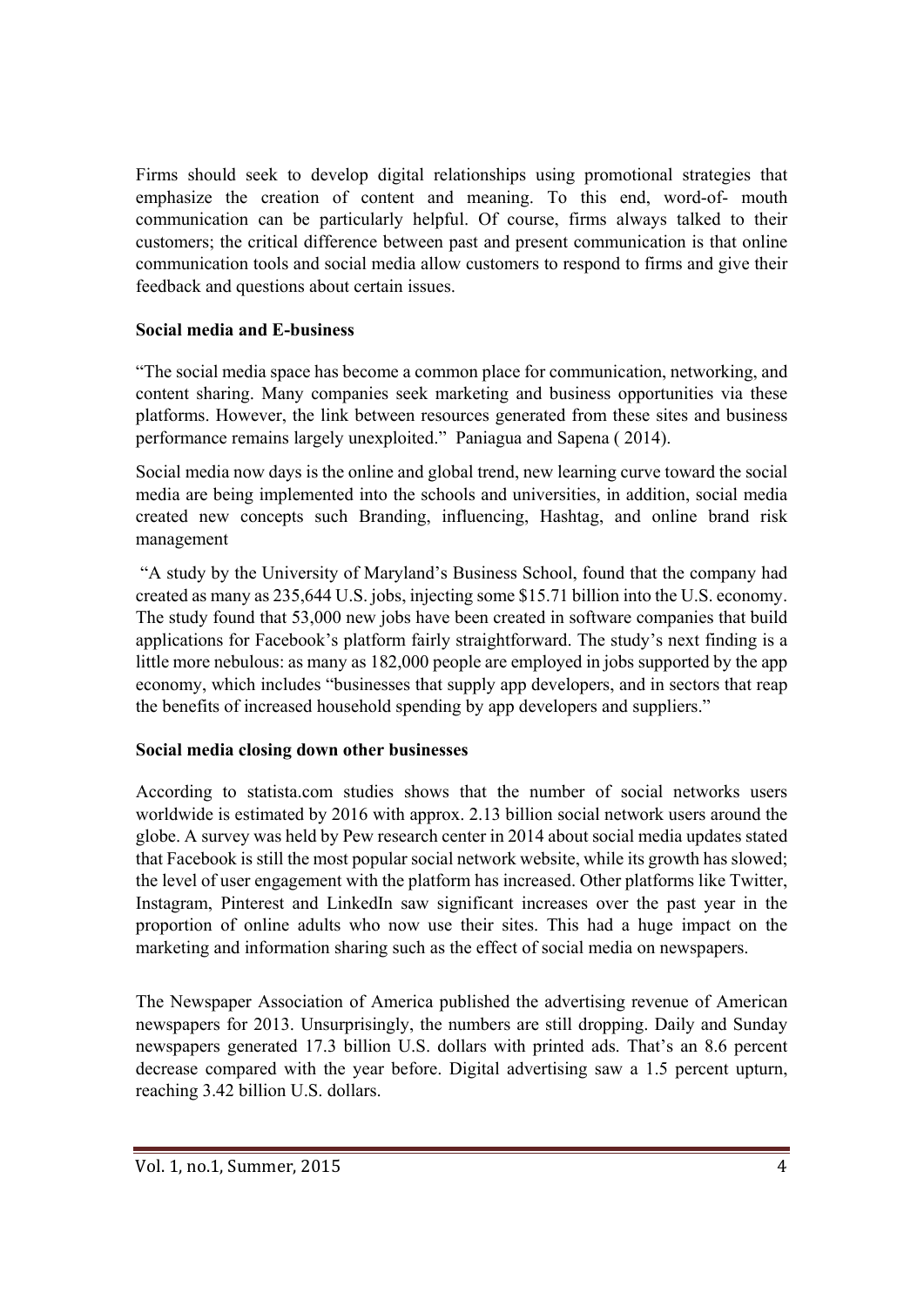According to Morejon (2012) over 50% of people have learned about breaking news via social networks rather than official news sources, 46% of people get their news online at least 3 times a week and in 2012, online news revenue has surpassed print newspaper revenue.

Social media changed the equation from searching for news on the traditional newspaper by making news reach to your screen at the same time the things are happening this made a huge political and business effect such as the Arab spring through twitter and other social media tools.

 Twitter, launched in 2006, is a "real-time information network that connects you to the latest information about what you find interesting." Users communicate via Tweets which are short posts limited to 140 characters, also allowing for embedded media links. Twitter users can follow or essentially subscribe to the updates of other users, some of which include conventional media sources, such as Newsweek or Al-Jazeera, celebrities, and friends. Additionally, tweets can be categorized using "hashtags" which "group posts together by topic or type. For example, the most popular hashtags in the Arab region between January and March 2011 were #Egypt (1.4 million mentions), #jan25 (1.2 million mentions), and #Libya (990,000 mentions).28 There are an estimated 131,204 Twitter users in Egypt between 1 January and 30 March 2011, generating an average of 24,000 tweets a day during that time period. 29 One user in Cairo generated 60,000 words alone during the 18-day revolution, a total of 1,500 tweets.30 The Arab Social Media Report tracked the volume of daily tweets in Egypt throughout the time period of 1 January through 28 February, with the peaks in Twitter use revolving around major events in the uprising, including the protests in Tunisia on 14 January and Hosni Mubarak stepping down on 11 February.

## **Negative impact of social media in business**

On the other hand there is a negative side of social media as a marketing tool such as low security standards, empowering customers talking about bad customer service and disappointing products passing quickly through social media networks. It has become more difficult for companies to contain its negative publicity and it's difficult for businesses to track statements about their brand that are negative. Companies face difficulties managing their social media so they higher content creators and social media managers to handle their account that might post confidential information, misleading customers and the responsibility of posting about a company's perceived objectives and direction that can damage the company's reputation or differs from the business owner wants.

As mentioned before social media has empowered customers and followers , beside the posts and comments that they can post they can also write reviews about the business , which will be visible to all the people that enter the accounts on social media this is a huge drawback since it has a huge impact to spread the bad review – studies showed that this has the highest impact on small businesses more than any other business such as a new restaurant bad service , usually the content creator of the social media page is the one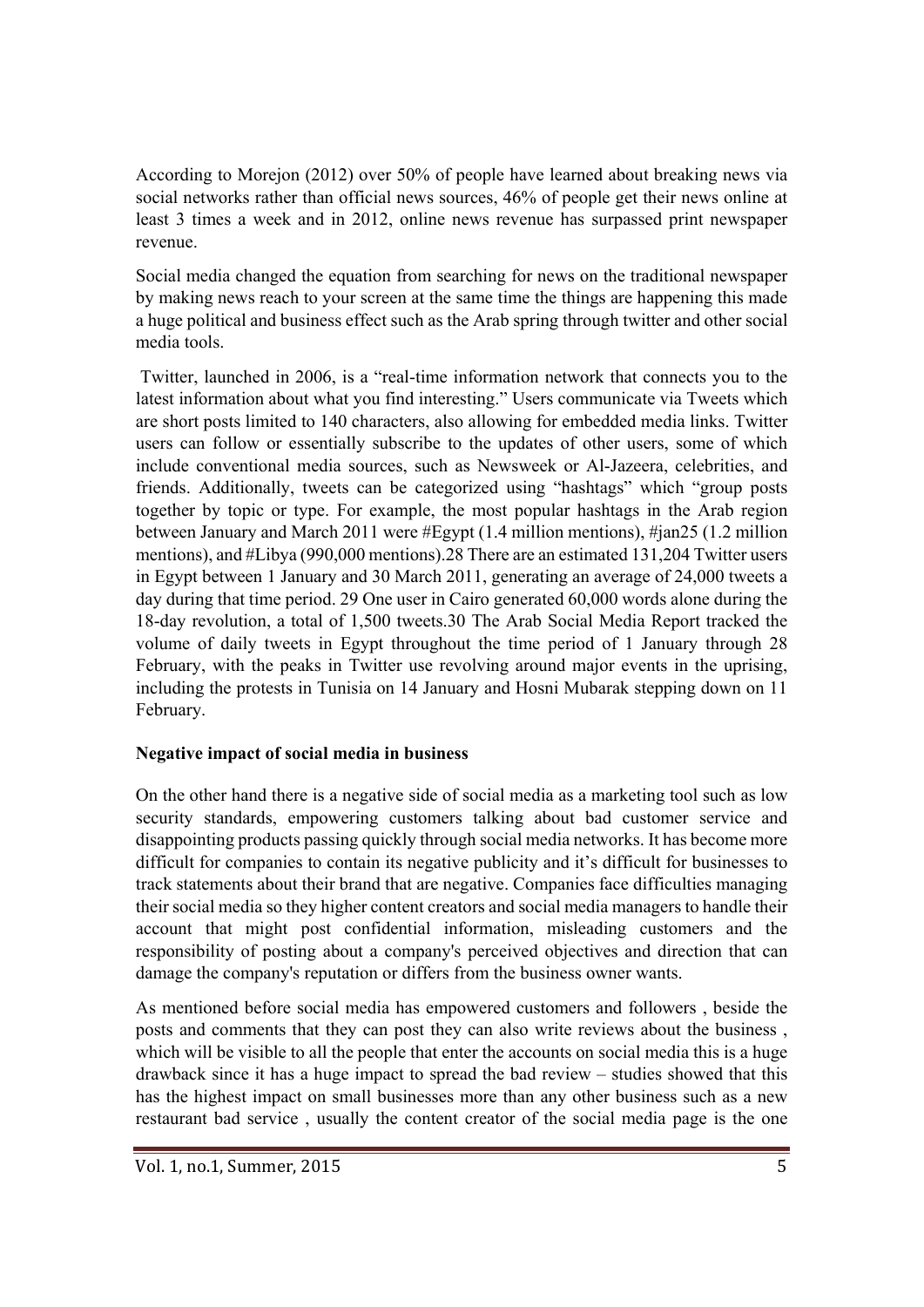responsible to handle this issue and make sure to contact the complaining customer and get him satisfied other than that this will cause a drop in the number of customers .

## **The increasing digital empowerment of consumers**

One of the major changes in human interaction is the recent increase of online social media. Swift growth of social media platforms that facilitate online social behavior has significantly limited the nature of human activities, habitats, and interactions. Real-world social relationships have been moved to the virtual world, resulting in online communities that connect people all around the world. This movement into the digital world allows individuals to exchange knowledge, entertain one another, and promote dialogues among different cultures

From a consumer's perspective, the use of social media offers a lot of benefits, including efficiency, convenience, richer information, a broader selection of products, market pricing, cost reduction, and product diversity (Bayo-Moriones and Lera-López, 2007). Online social networking tends to improve these benefits, as social media users are able to communicate more proactively and frequently; the customers can share their opinions and points of view.

As revealed by a Harvard Business Review Analytical Services study of 2,100 companies, while two-thirds of respondents were actively using social media, many felt it was still an experiment with a vague future. Only 7% successfully integrated it into their marketing activities; most companies were still trying to understand the likely impact of social media on branding and searching for best practices regarding its use."

Analyzing previous social media users, consumers used the internet passively to read or watch content that was of interest to them. However, the rapid growth of social media created a shift in consumer's behavior and their interaction with the Internet. The focus was from consuming to creating and sharing content via social networking sites, Facebook , twitter , instagram and many other social media sites . Easier access through new platforms such as mobile phones, ipads, tablet PCs and mobile phones completed this transformation from an isolated Web interaction to a truly social experience with the aid of notifications from the social media sites to keep you updated you with the latest news /data that you are interested in.

"In 2012, the share of smart phones increased to more than 50% of mobile subscribers; and Facebook, became the most dominant of social media sites. It took just 8 years from its start to sign up half the users on the Internet, exceeding the 1 billion mark. Social media can be defined as users generated media that covers a wide variety of new sources of online information, created and used by consumers intention on sharing information with others regarding any topic of interest "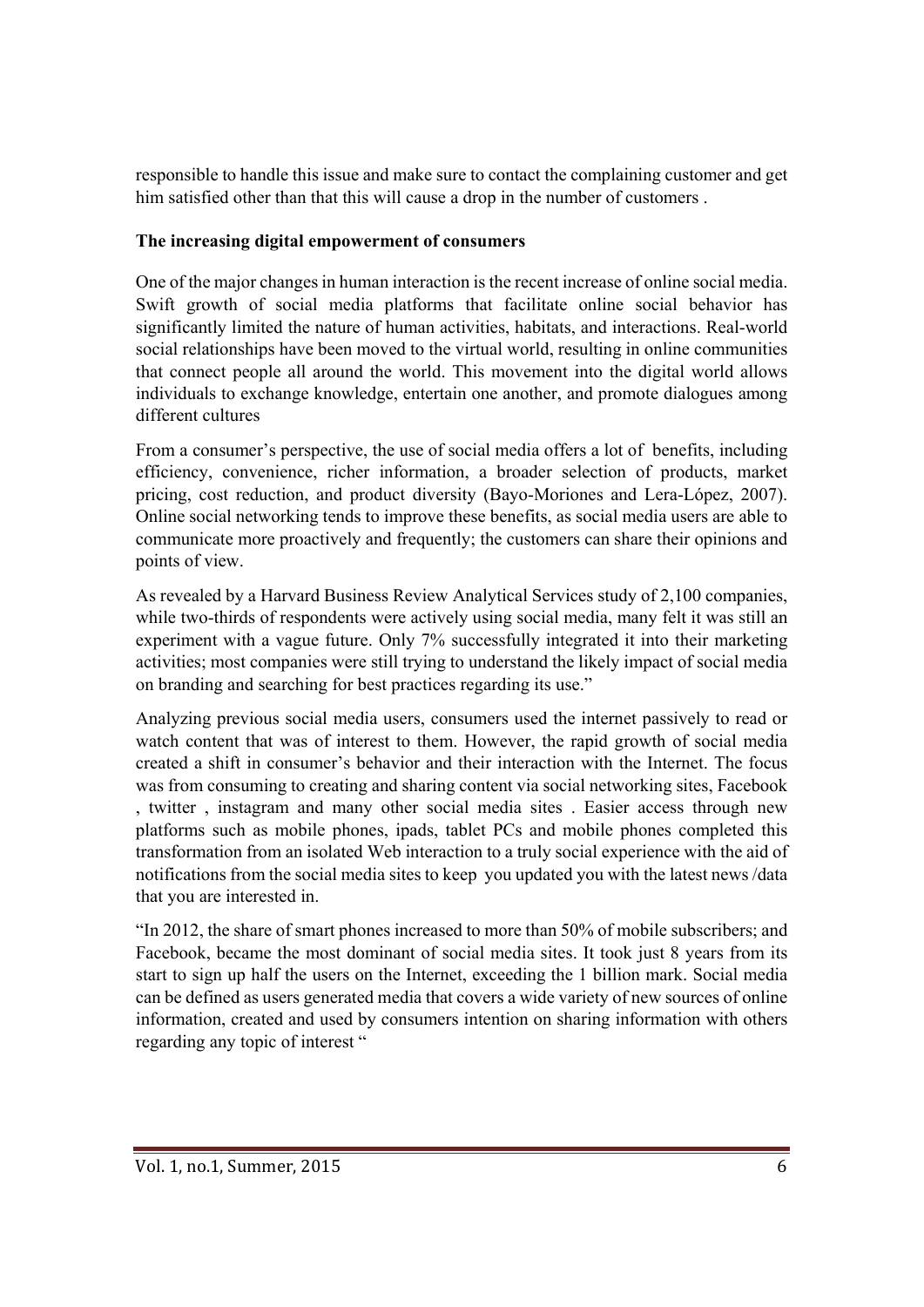## **Case study**

Telling a big story of organizations and influencers in social media by a small lens, looking in the deep impact of social media in culture and businesses moreover how do people work and generate profits through these tools. I studied the case www.arabGT.com , number one Middle East website of automotive news and reviews both as a website and the largest automotive pages on social media according to social bakers. The website is basically targeting the gulf region but their offices are based in Jordan. Arab GT has been established since 2012, Alexa site for ranking is used to calculate the traffic ranking. It is based on the amount of traffic recorded from users that have the Alexa toolbar installed over a period of three months. This traffic is based on such parameters as reach and page views. Arab GT ranks as number 651 in kingdom Saudi Arabia sites and globally ranked as 26,716. Not forgetting to mention their Facebook page 3,954,367 likes , twitter 118 K followers and YouTube channel views exceeding 65M views.

Choosing Arab GT in as our case study for this research mainly because it is from the successful social media stories in the Middle East, How effective was social media for them and most importantly gaining profits from their social media.

Arab GT is a specialized entertainment online network for Automotive and Motor sport news and reviews. Arab GT vision is spread informative Automotive and motor sport culture in the Arabic region moreover to achieve this goal ArabGT team focused on their primary area so the website content wither the videos or the articles is all in Arabic, the focus split into 50% into written articles and another 50% for more visual video content since the topics of cars and Motor sport is more appealing to the audience in motion.

ArabGT used the social platforms heavily to catch the maximum audience from the targeted countries such GCC , the strategy reflect back positively during this study ArabGT became the largest Facebook fan page for Automotive worldwide with over 3.9M fans.

On the other side with the video content they have caught a very positive numbers too for example total views reached over 65M although all their content is only in Arabic, which reflected perfectly on their vision in spreading and creating a content that it was not available for the Arabic audience and online users.

# **Conclusion**

Social media includes sharing content such as images, videos , audio and multimedia shared online by a click from the user .All of this has helped in communication and sharing of information. Social media is used now a days as a marketing tool , helping raising awareness , show the brand identity , closer to people and reaching the target audience all the time with the least costs ; cheaper than TV/ radio advertisements and newspapers in addition to the simple measuring tools and reaching target audience.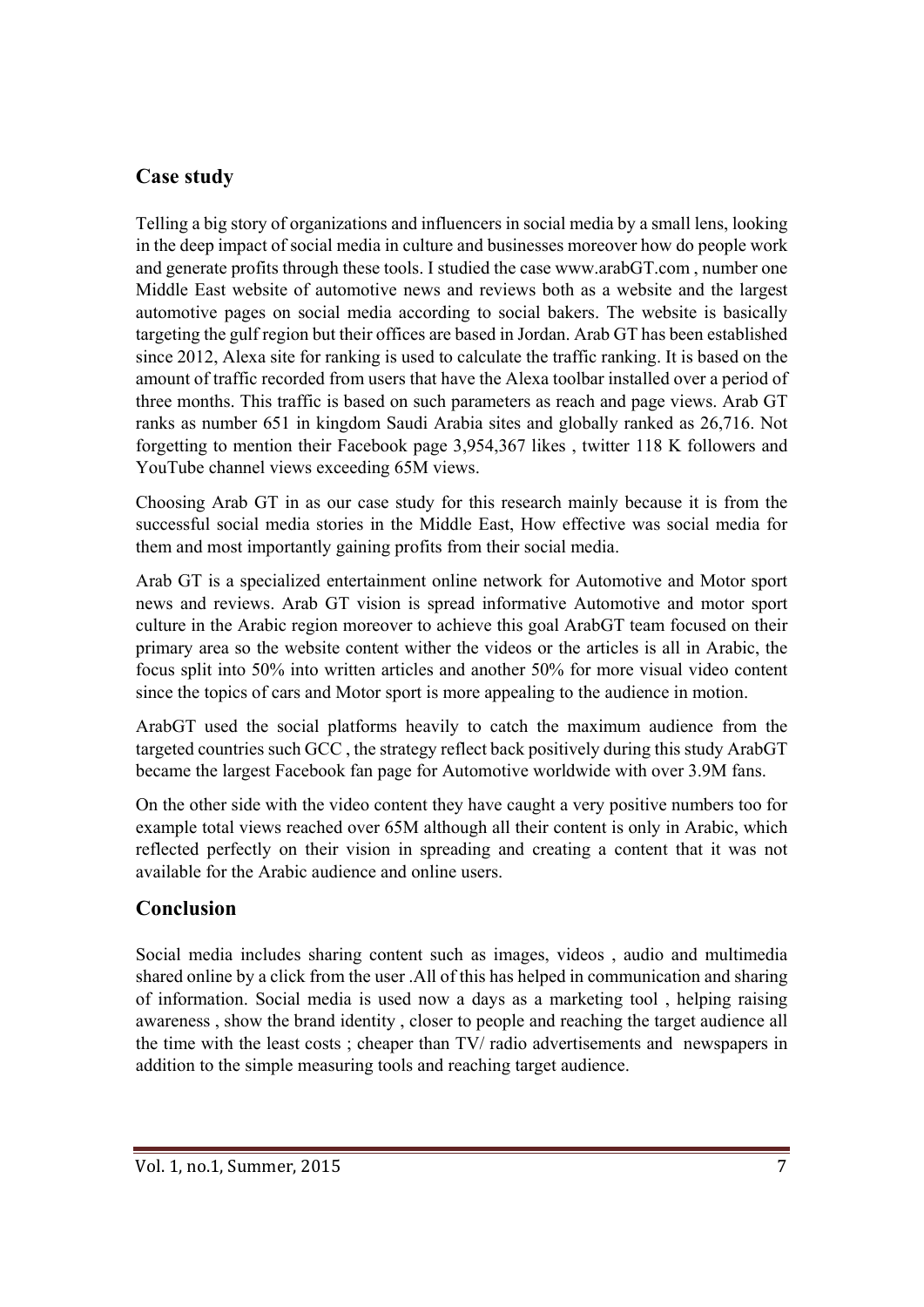Social media has helped in opening new job opportunities such as Search engine optimization, vloggers, blogger's and social media content creators. All of these had a huge role in integrating cultures together and know what is happening all around the world.

Social media influencers have a huge role in social media as they have a large fan base and are credible to their followers so they can direct them to what they want in an indirect way and this is how new businesses and marketing people work with them to reach their target audience with credible content moreover cheaper than the traditional marketing tools. In addition to turning regular individuals into influencers and gaining profits through these modern tools as shown in the research such as Taim Al Fulasi and many others.

Social media is a trendy tool that you must keep up to date in order to understand what is happening, moreover the real long term profit generation is through social media tools that are linked to a website in order to get traffic and spend all the banners limits, However social media influencers gain profits but the question is for how long will this stay? And how they will be different from other people and stay active with all their followers?

## **Bibliography**

Aalto, U. (2011). Professional Perceptions of the Link between Social Media and Reputation Management. 1st ed. Espoo: Aalto University, p. 3. Available at: http://epub.lib.aalto.fi/en/ethesis/pdf/12481/hse\_ethesis\_12481.pdf (Accessed: 26 May 2015).

Bayo-Morionese, A., Lera-Lopez, F., (2007). A firm-level analysis of determinants of ICTadoption in Spain. *Technovation* 27, pp. 352-366

Bell, J. and Loane, S. (2010). New-wave' global firms: Web 2.0 and SMEinternationalisation. *Journal of Marketing Management*, 26(3), pp. 213-229.

Duggan, M., Ellison, N., Lampe, C., Lenhart, A. and Madden, M. (2015). Social Media Update 2014, Pew Research Center's Internet & American Life Project. Available at: http://www.pewinternet.org/2015/01/09/social-media-update-2014/ (Accessed: 26 May 2015).

Facebook. (2015). BLUEPRINT. Available at: https://www.facebook.com/BlueprintSingapore (Accessed: 26 May 2015).

Gustin, S. and Gustin, S. (2015). Facebook Is Responsible for Creating 450,000 Jobs? Really?! | TIME.com. TIME.com. Available at: http://business.time.com/2012/01/31/facebook-is-responsible-for-creating-450000-jobsreally/ (Accessed: 26 May 2015).

Harris, A., and Rea, A.. (2009). Web 2.0 and Virtual World Technologies: A Growing Impact on IS Education. *Journal of Information Systems Education*, 20(2), pp. 137-144.